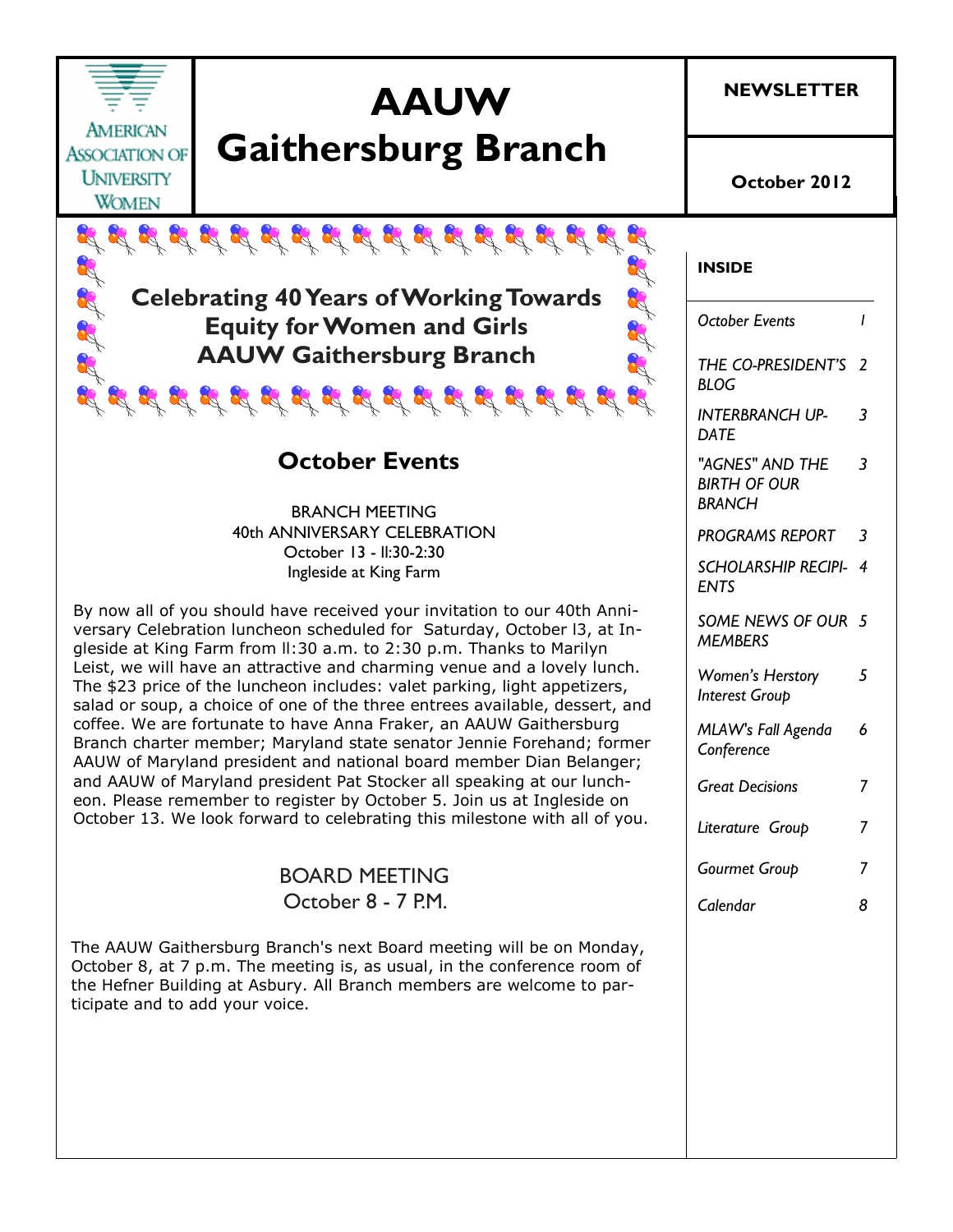## **THE CO-PRESIDENT'S BLOG** *- Mary Wykes*

While my co-president Terry Medlar is enjoying her visit in Spain with her daughter and family, I will again share with you a few of my thoughts and, since it is now 55 minutes before the deadline for submission to Dorothy, I will try not to ramble too much. Our new year is off to a great start thanks to the hard work of Sue Woodruff in putting the program together and Edie Allison for producing the eye-catching hot pink brochure.

Our gourmet Spanish tapas dinner at Jean and Roland Hirsch's home on Saturday evening, September 15, was lots of fun. Roland's paella was fabulous, as were all the tapas; and the flan dessert made by the Hirsch's daughter Betsy was a perfect ending to the meal. Betsy and her three children were staying with Jean and Roland for a while before joining their husband and father in Vienna, Austria, where they will live for four years while he is on assignment at the UN in the Spent Fuel Division. The children were delightful dinner companions and also helped their grandparents with serving and clearing the tables. We hope some of our other members will be tempted by my description of our wonderful meals and want to join the group. We are always looking for new members. The next dinner will be at my home in Montgomery Village.

Despite the inclement weather on Tuesday and the off-schedule date for our first Branch meeting, we had a wonderful turnout. Liz Clark Hessel introduced the students who had been awarded scholarships by our Branch at a very interesting panel discussion. They told our members what our support meant to them. Two of the women had attended the NCCWSL conference at the University of Maryland in June. Four of the women had won academic scholarships. Most of the panel members were in fields of study underrepresented by women, such as bioengineering, simulation and digital entertainment, construction management, civil engineering, and biotechnology. Two of the panel members were immigrants from other countries. There were many questions from the audience and we all felt like the efforts our Branch has made to raise funds for scholarships for women and girls was well worthwhile, and I think it gave us great inspiration to continue. We welcomed Bill Schlossenberg from USG and Kris Borcherding from Montgomery College, Germantown, both of whom work closely with Liz Clark Hessel in helping find worthy students for scholarships.

We had an interesting discussion of our new book of study for the Women's Herstory group, *American*

*Women: 400 Years of Dolls, Drudges, Helpmates, and Heroines*, by Gail Collins, covering the first five chapters and bringing us up to 1800. It was pretty depressing to think of the difficult life of the early women set-



tlers and the short life spans of most. One of the topics of discussion in the early chapters was the Salem witch hunts--a terrible era in our early history.

I am wondering if any of you read the recent email called AAUW Fund Facts - Vol. 6, Issue 2. I highly recommend you take a look at it if you haven't seen it. The website is http:// www.aauw.org/images/DL. The article is written by Diane B. Ludwig, CFRE, chair, AAUW National Fundraising Committee of the St. Louis, Missouri, branch. One thing that jumped out at me from her e-mail was this:

AAUW was recently recognized as a top charity by the Huffington Post, Charity Navigator, and Great-Nonprofits, the latter organization saying AAUW is a top-rated women's empowerment organization! GreatNonprofits catalogs and shares reviews of nonprofit organizations around the world. The website allows the public to post stories about, and rate their experiences with, nonprofits and to find out more about the organizations they are interested in supporting.

Also, if you want to donate to the AAUW by giving \$130 or more to celebrate our 130th anniversary year, you will receive a special limited-edition copy of Lilly Ledbetter's new book while supplies last, *Grace and Grit: My Fight for Equal Pay at Goodyear and Beyond*. This unique hardcover copy, designed and printed for AAUW, includes a special note from Ledbetter thanking you, her AAUW friends, as well as including a copy of Justice Ruth Bader Ginsburg's bench decision in the Ledbetter case. It is not available for purchase anywhere and is sure to become a collector's item, according to Diane Ludwig. Weren't you all proud of Lilly Ledbetter when she spoke at the recent Democratic convention? I was.

Hope to see you all at the luncheon on October 13 when we celebrate our 40th anniversary! Sue Woodruff and her committee have been doing a great job getting the program together, I hope it will be as beautiful a day as the day my husband and I were married on October 13, 1956, in Evanston, Illinois.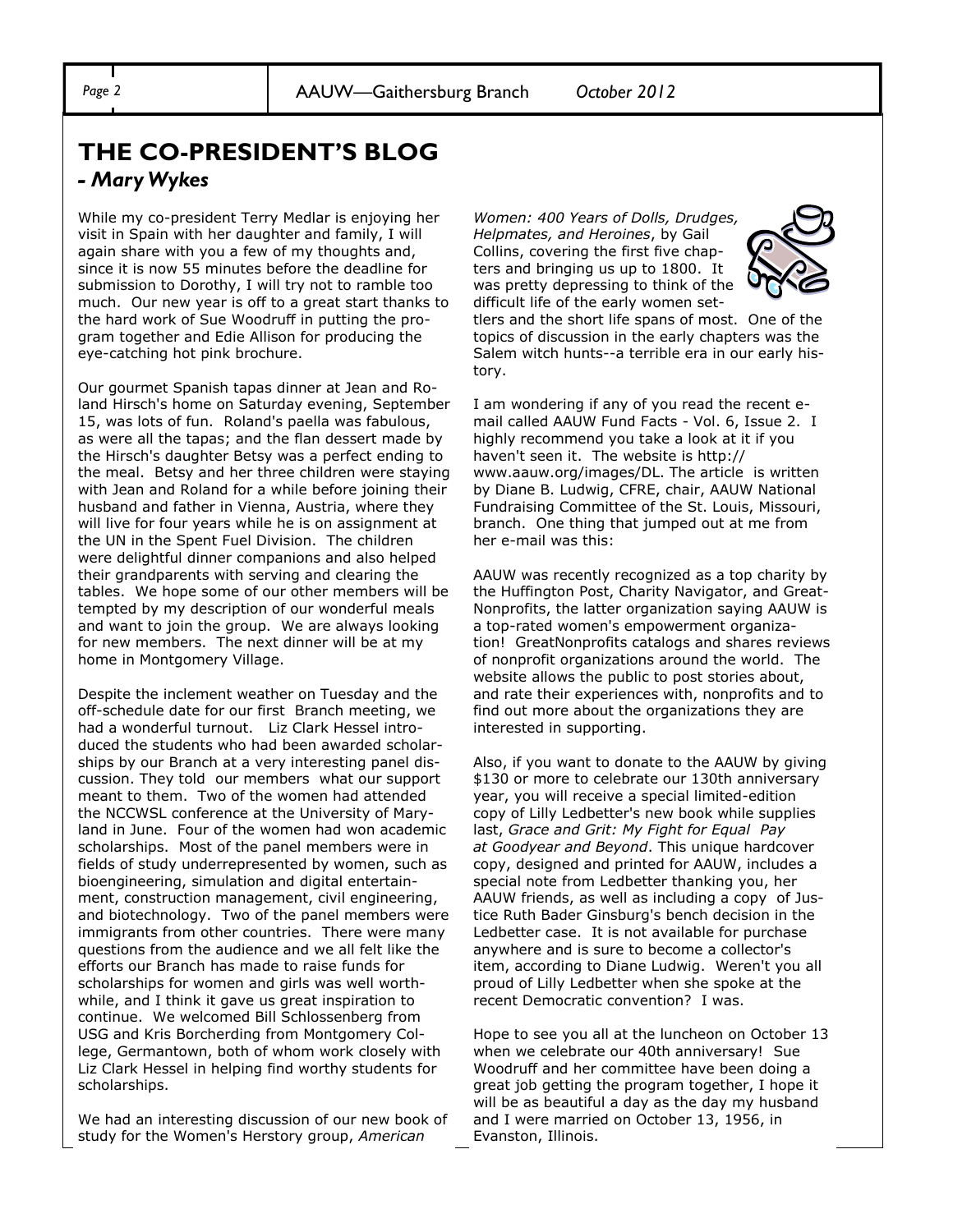## **INTERBRANCH UPDATE**

#### **-** *Louise Chatlynne, Interbranch Representative*

The Montgomery County Interbranch is cosponsoring the following programs for 2012- 13.

l. League of Women Voters School Board Candidates Forum at the Wheaton Library on October 29 at 6 p.m. Please attend and make this a success.

2. Women's Legislative Briefing (WLB), on Sunday, January 27, 2013, at 9 a.m. to 4 p.m. Legislation affecting women at the county, state, and national levels will be discussed. Political figures will be in attendance.

3. Sonya Kovalevsky Program (SK) on October 27. Montgomery College received a very large grant for this program, and the program has been expanded to five events throughout the

year that will target a cohort from throughout the county of eighthgrade girls at risk of not taking science and math in high school. IB will be supplying volunteers to help the programs run smoothly.



AAUW Gaithersburg Branch members are urged to participate in all the above events. More information about WLB and SK will be provided as the time for these events draws closer. We will definitely need volunteers at Montgomery College on October 27 from 9 to 12:30 to help with check-in and the smooth running of the first SK program. Contact Louise Chatlynne.

## **"AGNES" AND THE BIRTH OF OUR BRANCH**

#### **-** *Dorothy Camara*

Rain was flooding parts of Maryland and in Delaware, New Jersey, Pennsylvania, and New York--about 14 inches over the three days from June 20 to 24 in 1972. Over \$3 billion of damage was estimated, more than 100 dwellings were destroyed, roads and bridges and crops heavily damaged. Sixteen people died.

Twenty-eight intrepid women met at Gaithersburg High School, and the storm raged. They worked on the details and founded our Branch. Then they put their founding documents in a box and labeled it "Agnes." And our Branch was born, with Hurricane Agnes as our muse.

You must come to the Anniversary Celebration on October 13 to share our story and to share our joy in our founding and in our 40 years of achievement.

*[Infomation on Hurricane Agnes from The Washington Post.]*

#### **PROGRAMS REPORT -** *Sue Woodruff, Vice President for Programs*

Our 2012-13 AAUW Gaithersburg Branch program brochures are now available. Please make sure you get one. The brochure was printed in what I like to call "powerful pink"! Thank you to Edie Allison for getting the brochures printed in such a timely fashion. I was

able to secure speakers for many of the program titles that were suggested to me at our year-end picnic; it looks like we'll have a stimulating year!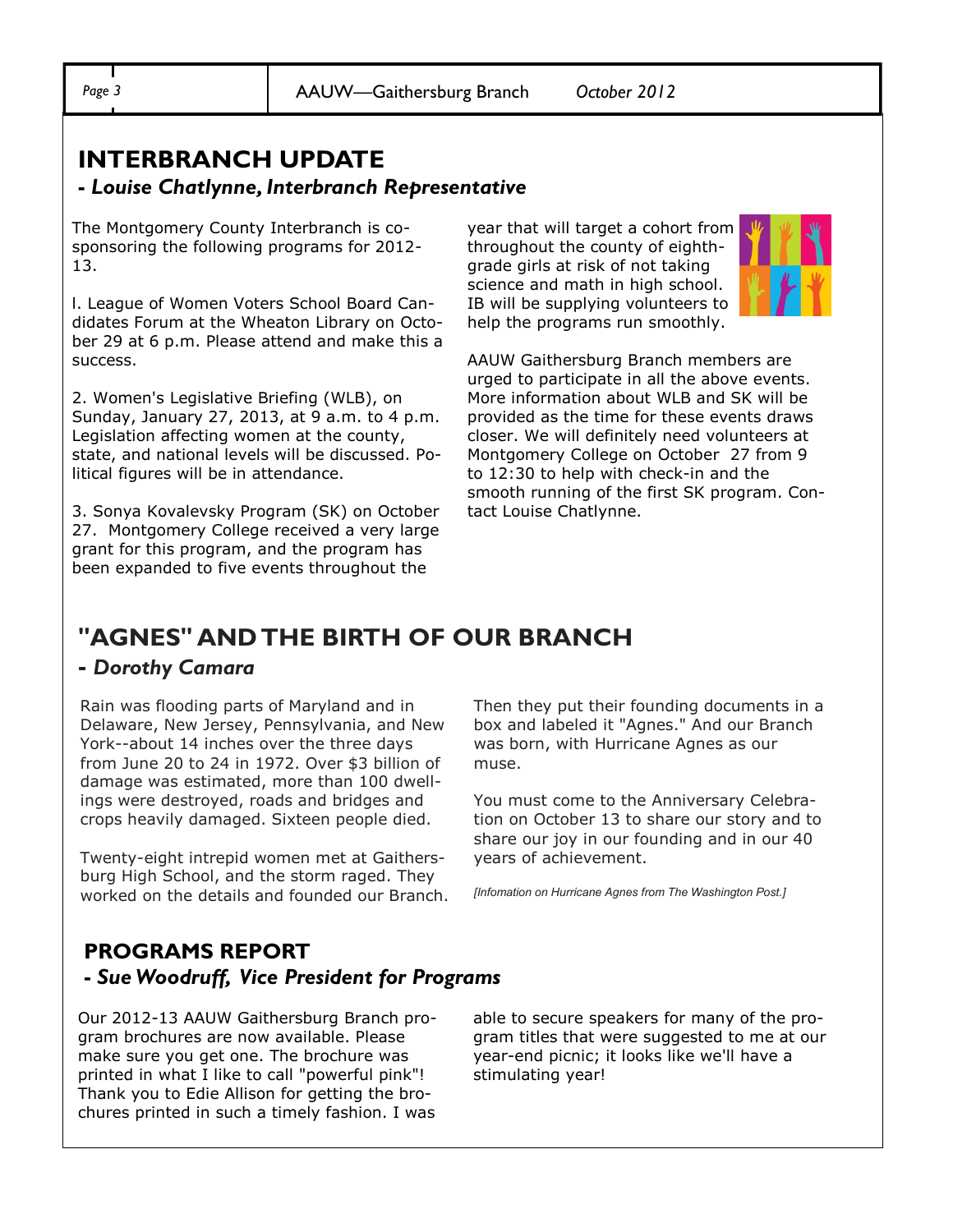### **SCHOLARSHIP RECIPIENTS INSPIRE THE BRANCH MEETING**  *- Dorothy Camara, Recording Secretary*

A young woman who wants to be a bioengineer. Others who want to be an accountant, to work in simulation and digital entertainment, another in biotechnology, and others in civil engineering. construction engineering, and biological science.

Stephani Nkatchou comes from Cameroon and is a student leader at Montgomery College, Germantown. Mai Dinh comes from Vietnam and attends Montgomery College, Rockville. Mandi Parker attends the University of Baltimore. Lidia Flores attends Montgomery College, Rockville, Stephanie Kabongo comes from the Democratic Republic of Congo and attends Montgomery College. Nathalie Valle also attends Montgomery College. Gaelle Kengne, who goes to the Universities at Shady Grove, is also a recipient but was unable to attend the meeting.

These young women each told their individual

stories, touching on their backgrounds, their aspirations, and the obstacles they faced in reaching for careers in nontraditional roles. They left our Branch members inspired by their spirit and determination to pursue their dreams.



The funds for these scholarships, which are targeted toward fields where women are traditionally underrepresented, come from the year-long hard work of our Branch members in sorting, carting, and selling books. Special thanks go to Liz Hessel for coordinating this project and for coordinating the scholarship awards with the universities. And don't forget those elves who work on the books all year round at the transfer station, sometimes in gruelling conditions such as last summer's heat.



2012 scholarship recipients at our Branch meeting Left to Right: Stephanie Kabongo, Stephanie Nkatchou, Mai Dinh, Mandi Parker, Lidia Flores and Nathalie Valle.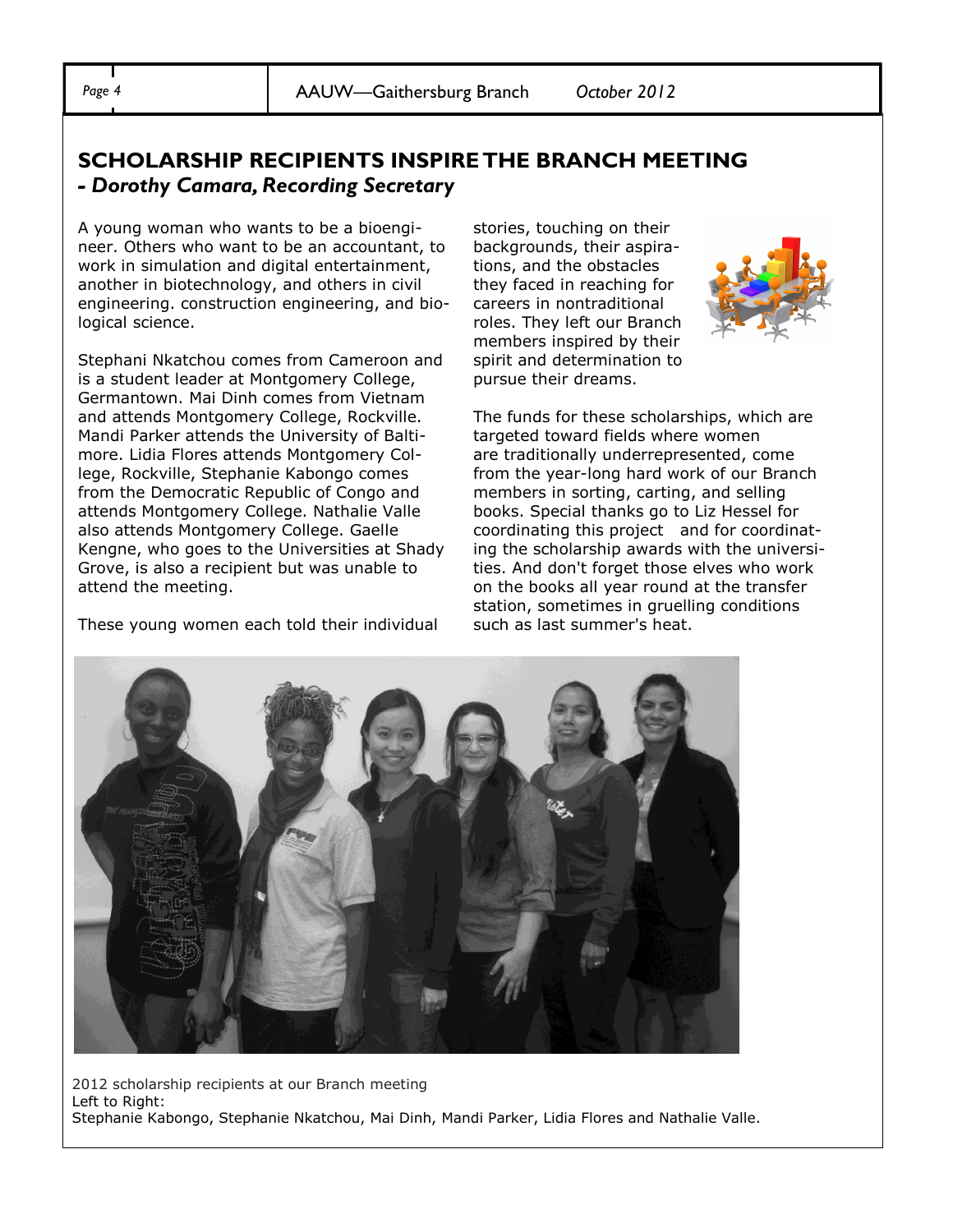## **SOME NEWS OF OUR MEMBERS** *-Mary Wykes*

Marion Plumb has a new address: Edenton Assisted Living, 5905 Edenton Court, apartment 709, Federick MD 21703, phone 240-439- 4277. Marion would appreciate visits or calls from her friends. She has moved from Edwards-Fisher at Asbury to Frederick to be closer to her son in Jefferson.

Gail Feingold is a new member in our Branch. She lives at 19920 Bramble Bush Drive, Gaithersburg 20879, phone 301-926-2252. Gail is a realtor at Weichert, Realtors, and a former teacher and florist. She is a graduate of the University of Rhode Island and has done

graduate work at the University of Maryland. She has been a national member for some time and visited our Branch last year for our holiday party. We welcome her to our Branch membership.



Welcome also to Jonice Adams as a new member. Jonice has a B.S. in microbiology from UDC and is a former co-worker at NIST of several of our members.

#### **Women's Herstory Interest Group** *- Anita Taylor, Coordinator*

The October gathering of the HerStory interest group will be on Wednesday 24th at 2:30 at the home of Anita Taylor..

We will continue discussion of Gail Collins' *American Women: 400 Years of Dolls, Drudges, Helpmates and Heroines* by attending to the years between the struggle for independence through the Civil War. Chapters 5 - 10 of the book cover this period--which includes the establishment of the new nation, beginning of expansion to the west, the abolition movement, and the beginning of the woman suffrage movement. Mary Wykes will lead the discussion, but we hope that all participants will at least scan the pages covered.

In September we covered the colonial period of American history, being reminded of Margaret Brent of St. Mary's County, who is considered America's first woman lawyer--and the first to petition for the vote for a woman. We saw how periods of crisis, especially when survival is doubtful, destabilize gender roles and offer opportunities for many women to take control over their lives, and how fundamental misunderstandings the Europeans had of the indigenous population cost many lives among both the Indians and the settlers. We saw vividly how difficult were the lives of the colonists.



Montgomery County libraries have three copies of the book, although not housed at Lakeforest or Quince Orchard, so if you are interested in using a library copy you'll want to file in advance a request for it to be picked up at the location nearest you. You can do that electronically. Kindle and other e-book editions are available for \$10.99, and used paperback copies are widely available, beginning at \$2.00 (with \$3.99 shipping).

Call Anita Taylor with questions or for directions.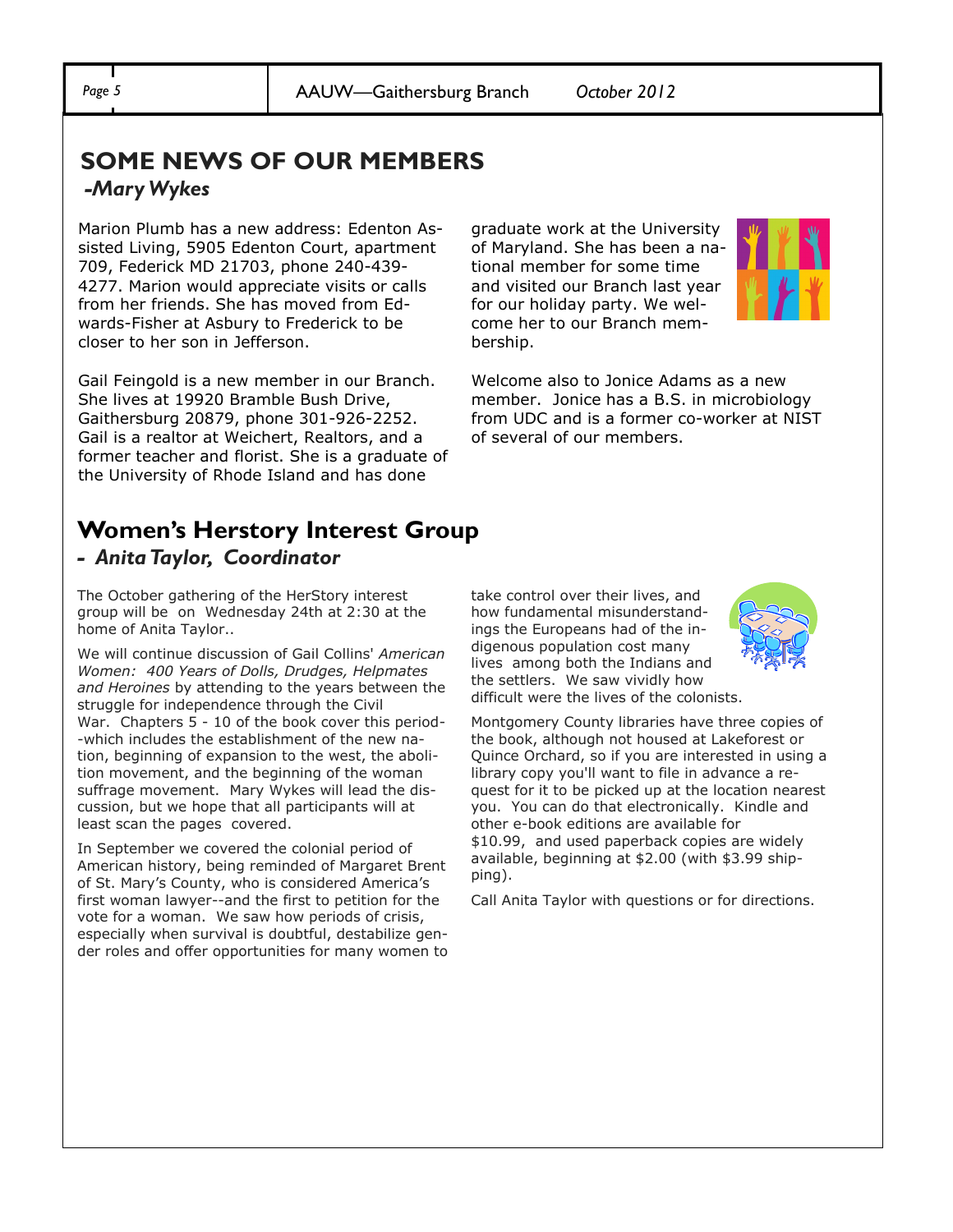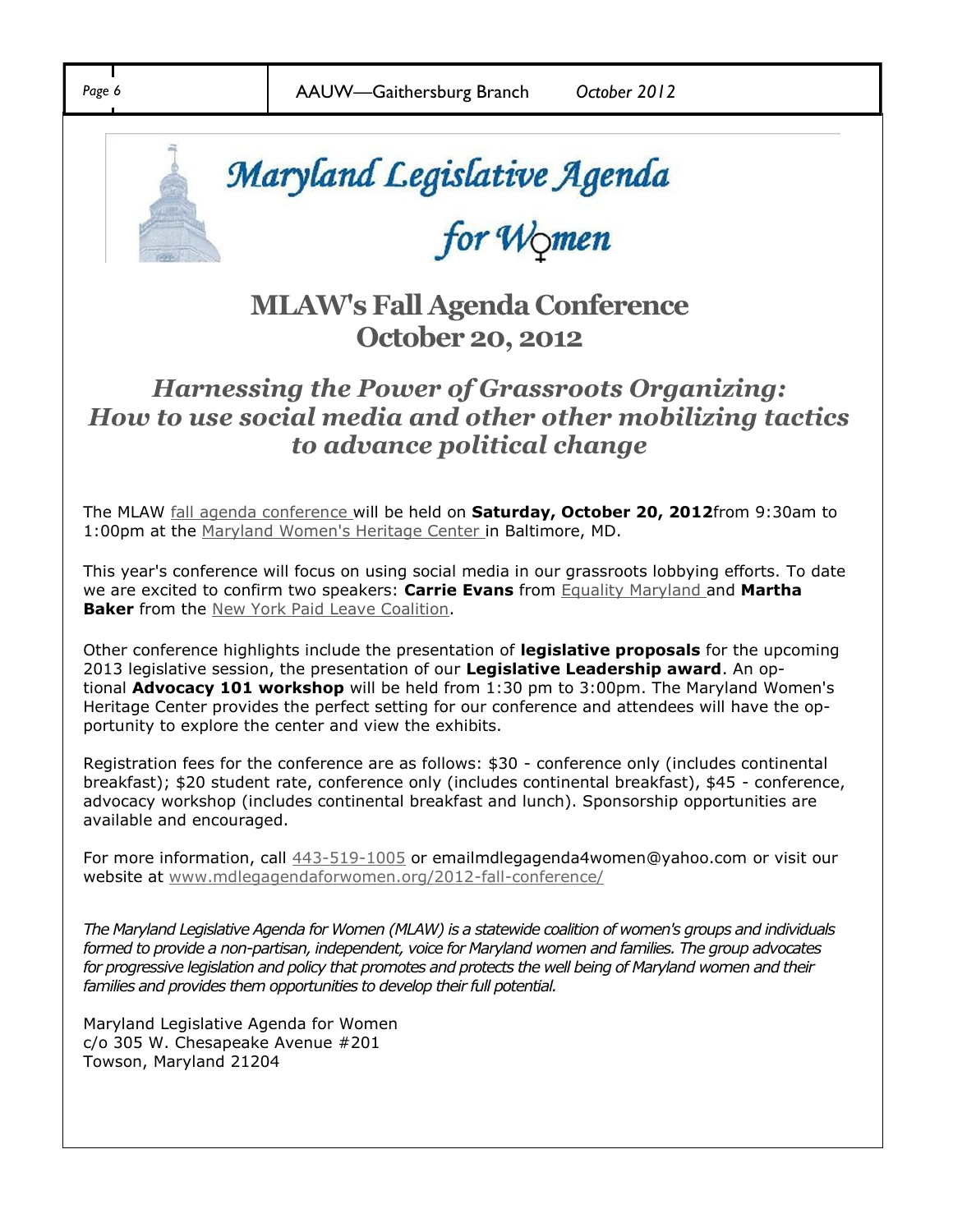Mary!

we will all share a sensational delight with

## **Gourmet Group** *- Jean Friedmann, Coordinator*

Mary Wykes is planning on providing a gourmet experience in October, on the 20th, at 7 p.m. at her home. Deep thought is going into this plan, and when the final version is formed,

### **Literature Group -** *Bea Carasso, Coordinator*



The Literature Group will hold its next meeting on Saturday, October 27 at 10:00 a.m. Since our September

meeting is on the 29th,

we don't yet know at whose house the October meeting will take place

# **GREAT DECISIONS**

*- Vivian Otto, Coordinator* 

The Great Decisions group will meet on Tuesday, October 23, at Dorothy Camara's apartment at 7 p.m. Leading the discussion on "Indonesia" will be Mary Wykes. Indonesia emerged from authoritarianism in the last 15 years and has made remarkable economic,

strides. But it still faces considerable challenges. Our discussion will explore these challenges and also Indonesia's role in the global community. We welcome members and friends.

social and political

able for future newsletters.

nor our first book selection. This will be decided at that meeting and the information will be sent on to you as soon as possible. At that time, we will also plan our meeting and reading schedules for the whole year so that the information will be avail-

*Recording Secretary*

*Dorothy Camara*

*Corresponding Secretary Louise Chatlynne*

*Newsletter Editor Qing Jiang*



*Co-president Mary Wykes*

*Co-president Terry Medlar*

*Vice President for Programs Sue Woodruff*

*Vice President for Membership Marilyn O'Connell*

*Treasurer Marilyn Leist*